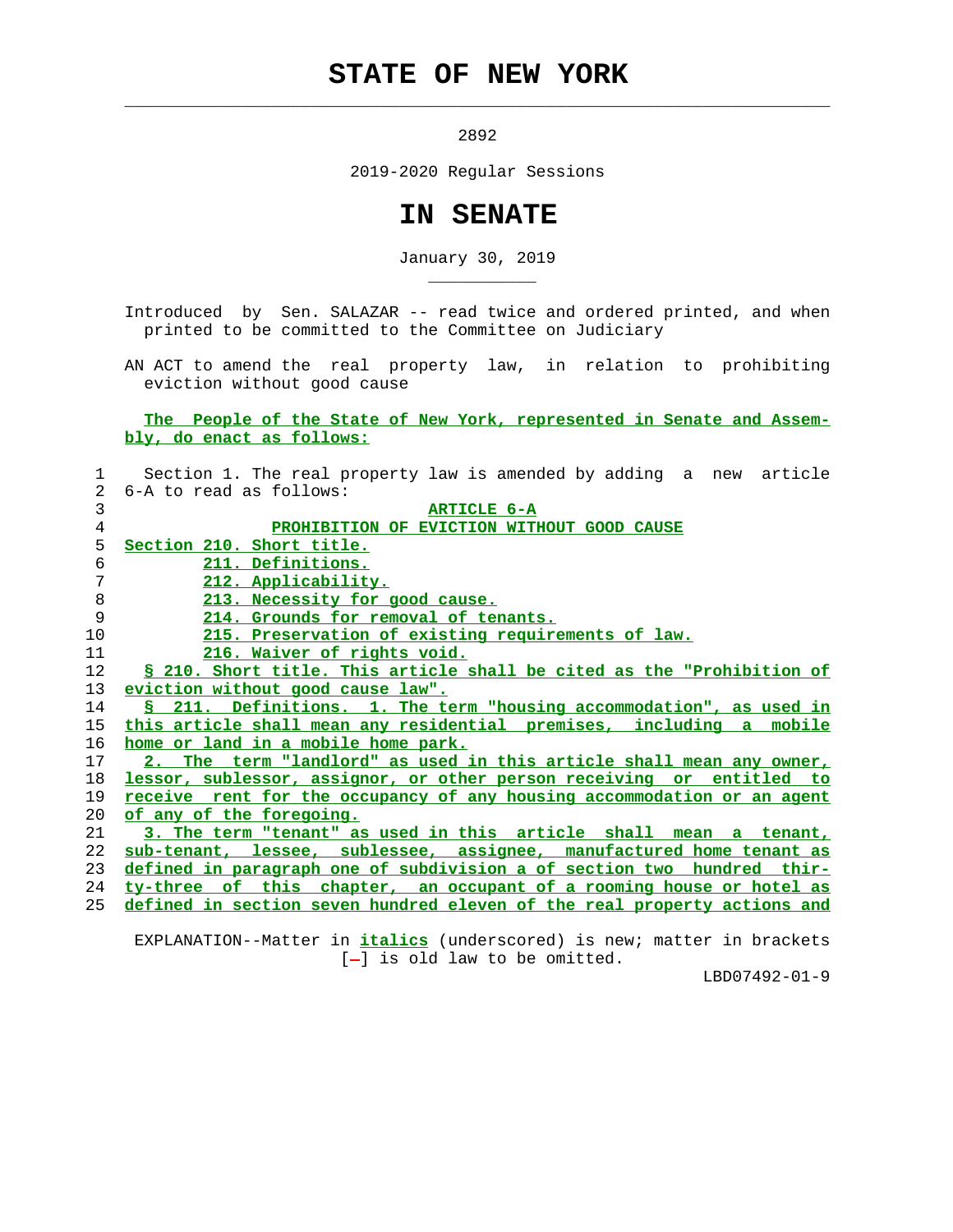S. 2892 2

| 1  | proceedings law or any other person entitled to the possession, use or   |
|----|--------------------------------------------------------------------------|
| 2  | occupancy of any housing accommodation.                                  |
| 3  | 4. The term "rent" as used in this article shall mean any consider-      |
| 4  | ation, including any bonus, benefit or gratuity demanded or received for |
| 5  | or in connection with the possession, use or occupancy of housing accom- |
| 6  | modations or the execution or transfer of a lease for such housing       |
| 7  | accommodations.                                                          |
| 8  | 5. The term "disabled person" as used in this article shall mean a       |
| 9  | person who has an impairment which results from anatomical, physiolog-   |
| 10 | or psychological conditions, other than addiction to alcohol,<br>ical    |
| 11 | gambling, or any controlled substance, which are demonstrable by         |
| 12 | medically acceptable clinical and laboratory diagnostic techniques, and  |
| 13 | which are expected to be permanent and which substantially limit one or  |
| 14 | more of such person's major life activities.                             |
| 15 | \$ 212. Applicability. This article shall apply to all housing accommo-  |
| 16 | dations except:                                                          |
|    |                                                                          |
| 17 | 1. owner-occupied premises with less than four units;                    |
| 18 | 2. premises sublet pursuant to section two hundred twenty-six-b of       |
| 19 | this chapter, or otherwise, where the sublessor seeks in good faith to   |
| 20 | recover possession of such housing accommodation for his own personal    |
| 21 | use and occupancy;                                                       |
| 22 | 3. premises the possession, use or occupancy of which is solely inci-    |
| 23 | dent to employment and such employment is being lawfully terminated; and |
| 24 | 4. premises otherwise subject to regulation of rents or evictions        |
| 25 | pursuant to state or federal law to the extent that such state or feder- |
| 26 | al law requires "good cause" for termination or non-renewal of such      |
| 27 | tenancies.                                                               |
| 28 | \$ 213. Necessity for good cause. No landlord shall, by action to evict  |
| 29 | or to recover possession, by exclusion from possession, by failure to    |
| 30 | renew any lease, or otherwise, remove any tenant from housing accommo-   |
| 31 | dations covered by section two hundred twelve of this article except for |
| 32 | good cause as defined in section two hundred fourteen of this article.   |
| 33 | 214. Grounds for removal of tenants. 1. No landlord shall remove a<br>S. |
| 34 | tenant from any housing accommodation, or attempt such removal or exclu- |
| 35 | sion from possession, notwithstanding that the tenant has no written     |
| 36 | lease or that the lease or other rental agreement has expired or other-  |
| 37 | wise terminated, except upon order of a court of competent jurisdiction  |
| 38 | entered in an appropriate judicial action or proceeding in which the     |
| 39 | petitioner or plaintiff has established one of the following grounds as  |
| 40 | good cause for removal or eviction:                                      |
| 41 | (a) The tenant has failed to pay rent due and owing, provided however    |
| 42 | that the rent due and owing, or any part thereof, did not result from a  |
| 43 | rent increase which is unconscionable or imposed for the purpose of      |
| 44 | circumventing the intent of this article. In determining whether all or  |
| 45 | part of the rent due and owing is the result of an unconscionable rent   |
| 46 | increase, it shall be a rebuttable presumption that the rent for a       |
| 47 | dwelling not protected by rent regulation is unconscionable if said rent |
| 48 | been increased in any calendar year by a percentage exceeding one<br>has |
| 49 | and one-half times the annual percentage change in the Consumer Price    |
| 50 | Index for the region in which the housing accommodation is located, as   |
| 51 | established the August preceding the calendar year in question;          |
| 52 | (b) The tenant is violating a substantial obligation of his or her       |
| 53 | tenancy, other than the obligation to surrender possession, and has      |
| 54 | failed to cure such violation after written notice that the violation    |

**cease within ten days of receipt of such written notice, provided howev-**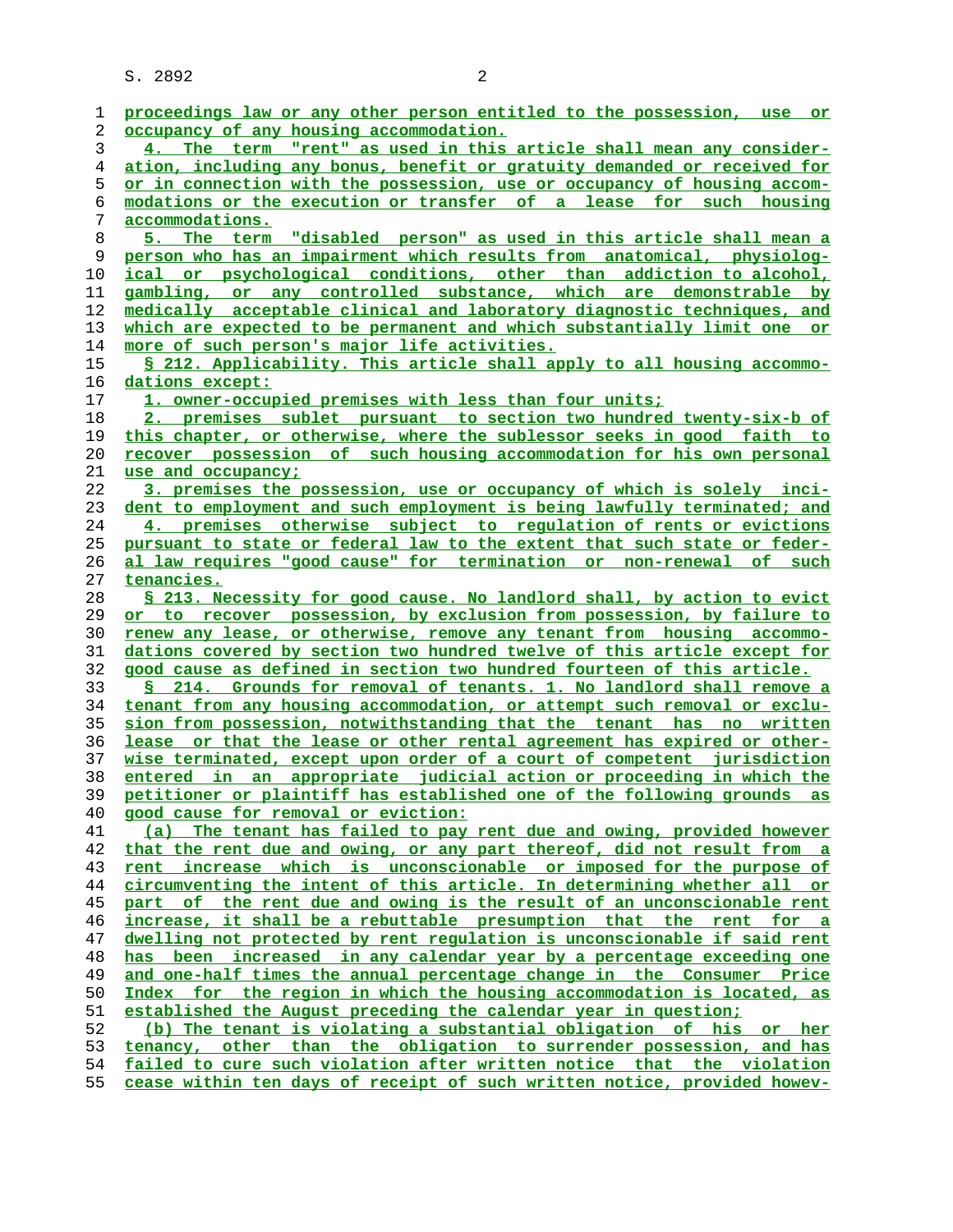S. 2892 3

**er, that the obligation of tenancy for which violation is claimed was not imposed for the purpose of circumventing the intent of this article; (c) The tenant is committing\_or permitting a nuisance in such housing**

**accommodation, or is maliciously or by reason of negligence damaging the housing accommodation; or the tenant's conduct is such as to interfere with the comfort of the landlord or other tenants or occupants of the same or adjacent buildings or structures;**

**(d) Occupancy of the housing accommodation by the tenant is in violation of or causes a violation of law and the landlord is subject to civil or criminal penalties therefore; provided however that an agency of the state or municipality having jurisdiction has issued an order requiring the tenant to vacate the housing accommodation. No tenant shall be removed from possession of a housing accommodation on such ground unless the court finds that the cure of the violation of law requires the removal of the tenant and that the landlord did not through neglect or deliberate action or failure to act create the condition necessitating the vacate order. In instances where the landlord does not undertake to cure conditions of the housing accommodation causing such violation of the law, the tenant shall have the right to pay or secure payment in a manner satisfactory to the court, to cure such violation provided that any tenant expenditures shall be applied against rent to which the landlord is entitled. In instances where removal of a tenant is absolutely essential to his or her health and safety, the removal of the tenant shall be without prejudice to any leasehold interest or other right of occupancy the tenant may have and the tenant shall be entitled to resume possession at such time as the dangerous conditions have been removed. Nothing herein shall abrogate or otherwise limit the right of a tenant to bring an action for monetary damages against the landlord to compel compliance by the landlord with all applicable state or municipal laws or housing codes; (e) The tenant is using or permitting the housing accommodation to be**

**used for an illegal purpose;**

**(f) The tenant has unreasonably refused the landlord access to the housing accommodation for the purpose of making necessary repairs or improvements required by law or for the purpose of showing the housing accommodation to a prospective purchaser, mortgagee or other person having a legitimate interest therein;**

**(g) The landlord seeks in good faith to recover possession of a hous- ing accommodation located in a building containing fewer than twelve units because of immediate and compelling necessity for his or her own personal use and occupancy as his or her principal residence, or the personal use and occupancy as principal residence of his or her spouse, parent, child, stepchild, father-in-law or mother-in-law, when no other suitable housing accommodation in such building is available. This para- graph shall permit recovery of only one housing accommodation and shall not apply to a housing accommodation occupied by a tenant who is sixty- two years of age or older or who is a disabled person; (h) The landlord seeks in good faith to recover possession of any or**

**all housing accommodations located in a building with less than five units to personally occupy such housing accommodations as his or her principal residence.**

**2. A tenant required to surrender a housing accommodation by virtue of the operation of paragraph (g) or (h) of subdivision one of this section shall have a cause of action in any court of competent jurisdiction for damages, declaratory, and injunctive relief against a landlord or purchaser of the premises who makes a fraudulent statement regarding a**